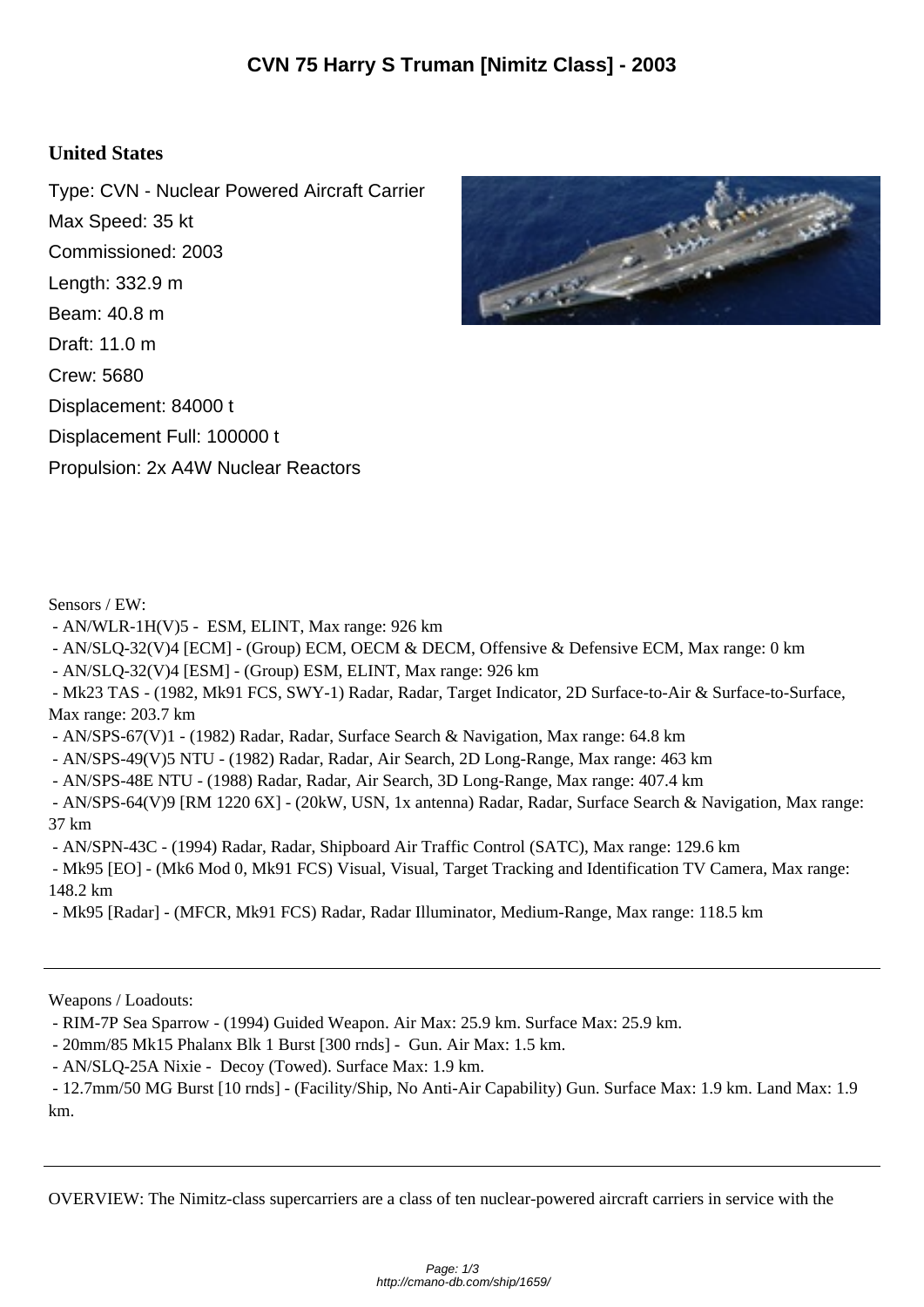United States Navy. The lea[d ship of the class is named for World War II United States Paci](http://cmano-db.com/ship/1659/)fic Fleet commander Fleet Admiral Chester W. Nimitz, the U.S. Navy's last fleet admiral. Instead of the gas turbines or diesel-electric systems used for propulsion on many modern warships, the carriers use two A4W pressurized water reactors which drive four propeller shafts and can produce a maximum speed of over 30 knots (56 km/h) and maximum power of around 260,000 shp (190 MW). As a result of the use of nuclear power, the ships are capable of operating for over 20 years without refueling and are predicted to have a service life of over 50 years. They are categorized as nuclear-powered aircraft carriers and are numbered with consecutive hull numbers between CVN-68 and CVN-77.

DETAILS: All ten carriers were constructed by Newport News Shipbuilding Company in Virginia. USS Nimitz, the lead ship of the class, was commissioned on 3 May 1975, and USS George H.W. Bush, the tenth and last of the class, was commissioned on 10 January 2009. Since the 1970s, Nimitz-class carriers have participated in many conflicts and operations across the world, including Operation Eagle Claw in Iran, the Gulf War, and more recently in Iraq and Afghanistan.

The angled flight decks of the carriers use a CATOBAR arrangement to operate aircraft, with steam catapults and arrestor wires for launch and recovery. As well as speeding up flight deck operations, this allows for a much wider variety of aircraft than with the STOVL arrangement used on smaller carriers. An embarked carrier air wing consisting of up to around 90 aircraft is normally deployed on board. After the retirement of the F-14 Tomcat, the air wings' strike fighters are primarily F/A-18E and F/A-18F Super Hornets and F/A-18A+ and F/A-18C Hornets. In addition to their aircraft, the vessels carry short-range defensive weaponry for anti-aircraft warfare and missile defense.

SPECIFICATION: Length: Overall: 1,092 feet (332.8 m) || Waterline: 1,040 feet (317.0 m) || Beam: Overall: 252 ft  $(76.8 \text{ m})$  || Waterline: 134 ft (40.8 m) || Draft: Maximum navigational: 37 ft (11.3 m) Limit: 41 ft (12.5 m) || Propulsion: (2) Westinghouse A4W nuclear reactors 260,000 shp (194 MW) || Complement Ship's company: 3,200 and Air wing: 2,480.

PERFORMANCE: Speed: 30+ knots (56+ km/h; 35+ mph) || Range: Unlimited distance; 20-25 years.

SENSORS: AN/SPS-48E 3-D air search radar || AN/SPS-49(V)5 2-D air search radar || AN/SPQ-9B target acquisition radar || AN/SPN-46 air traffic control radars || AN/SPN-43C air traffic control radar || AN/SPN-41 landing aid radars || Mk 91 NSSM guidance systems || Mk 95 radars || SLQ-32A(V)4 Countermeasures suite || SLQ-25A Nixie torpedo countermeasures.

ARMAMENT: (16-24) RIM-7 Sea Sparrow or NATO Sea Sparrow missiles || (3-4) Phalanx CIWSs or RIM-116 Rolling Airframe Missiles.

CARRIER AIR WING: In order for a carrier to deploy, it must embark one of ten Carrier Air Wings (CVW). The carriers can accommodate a maximum of 130 F/A-18 Hornets or 85-90 aircraft of different types, but current numbers are typically 64 aircraft. Although the air wings are integrated with the operation of the carriers they are deployed to, they are nevertheless regarded as a separate entity. As well as the aircrew, the air wings are also made up of support personnel involved in roles including maintenance, aircraft and ordnance handling and emergency procedures. Each person on the flight deck wears color-coded clothing to make their role easily identifiable.

A typical carrier air wing can include (12-14) F/A-18E or F Super Hornets as strike fighters; two squadrons of (10-12) F/A-18C Hornets, with one of these often provided by the U.S. Marine Corps (VMFA), also as strike fighters; (4-6) EA-6B Prowlers for electronic warfare; (4-6) E-2C Hawkeyes and ES.3 Sea Shadows used for airborne early warning; C-2 Greyhounds used for logistics; and a Helicopter Antisubmarine Squadron of (6-8) SH-60F & HH-60H Seahawks. Aircraft that have previously operated from Nimitz-class carriers include F-4 Phantoms, RA-5C Vigilantes, RF-8G Crusaders, F-14 Tomcats, S-3 Vikings, A-7 Corsair II and A-6E Intruder aircraft.